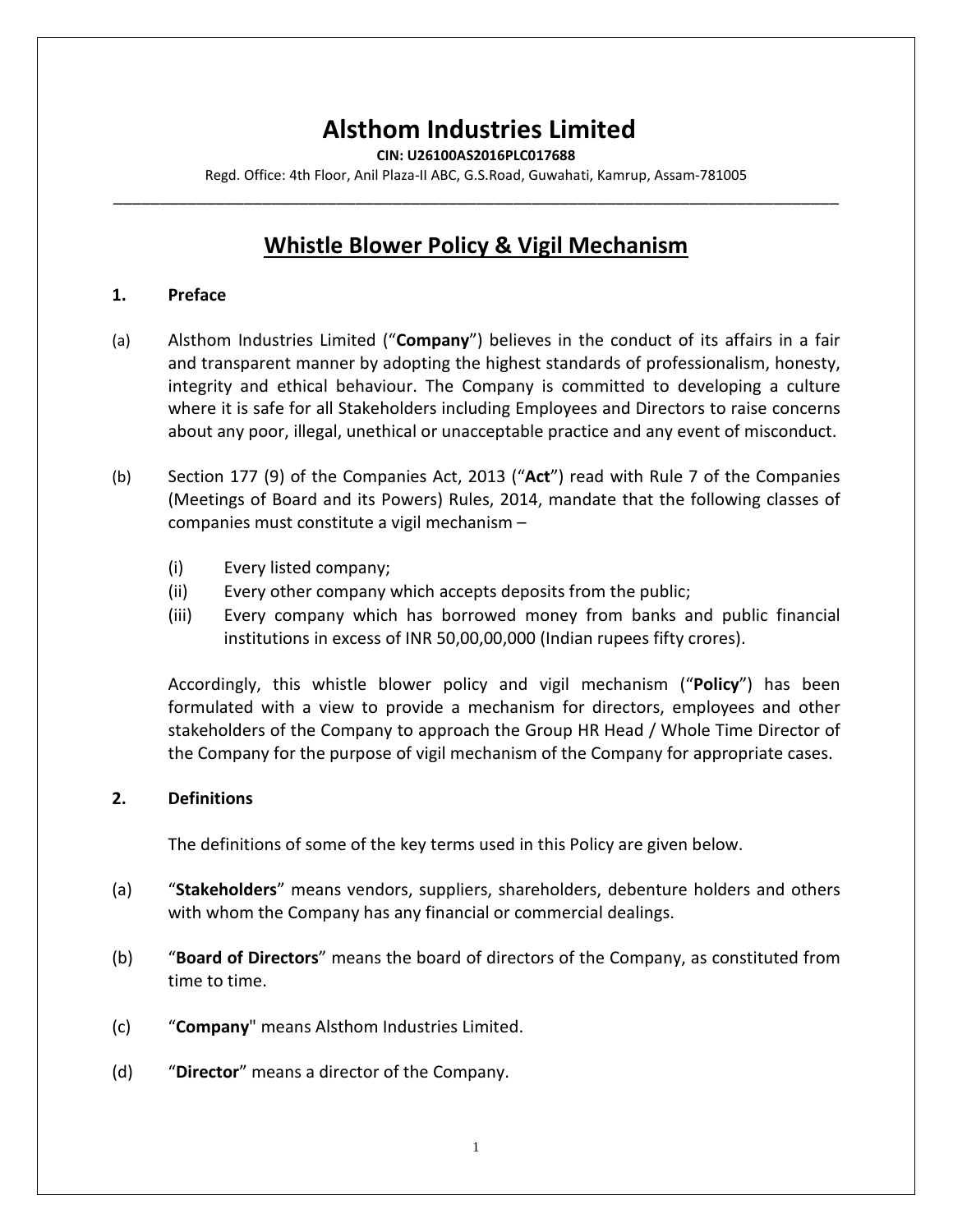- (e) "**Employee**" means every employee of the Company (whether working in India or abroad),
- (f) "**Group HR Head**" refers to Head of Human Resource Department at Group level.
- (g) "**Investigators**" mean the persons authorised or appointed by the Group HR Head/ Whole Time Director of the Company to conduct investigations under this Policy.
- (h) "**Protected Disclosure**" means any communication made in good faith under this Policy that discloses or demonstrates information that may evidence unethical or improper activity in relation to the Company.
- (i) "**Whistle Blower**" means a Stakeholder, Employee or Director making a Protected Disclosure in accordance with this Policy.

# **3. Scope of the Policy**

- 3.1 The Whistle Blower's role is to report with reliable information relating to actual or potential violations of the Code or insider trading regulations. The Whistle Blower is neither required nor expected to act as an Investigator or finder of facts, nor would he/she determine the appropriate corrective or remedial action that may be warranted in a given case.
- 3.2 Whistle Blowers shall neither act on their own in conducting any investigative activities, nor have a right to participate in any investigative activities other than as requested by the Company.
- 3.3 Protected Disclosures will be appropriately dealt with by the Group HR Head/ Whole Time Director of the Company as the case may be.

### **4. Eligibility and Disqualifications**

- 4.1 All Whistle Blowers are eligible to make Protected Disclosures under this Policy.
- 4.2 While it will be ensured that genuine Whistle Blowers are accorded complete protection from any kind of unfair treatment as herein set out, any abuse of this protection will warrant disciplinary action.
- 4.3 Protection under this Policy would not mean protection from disciplinary action arising out of false or bogus allegations made by a Whistle Blower knowing it to be false or bogus or with a mala fide intention.
- 4.4 Whistle Blowers, who make three or more Protected Disclosures, which have been subsequently found to be mala fide, frivolous, baseless, malicious, or reported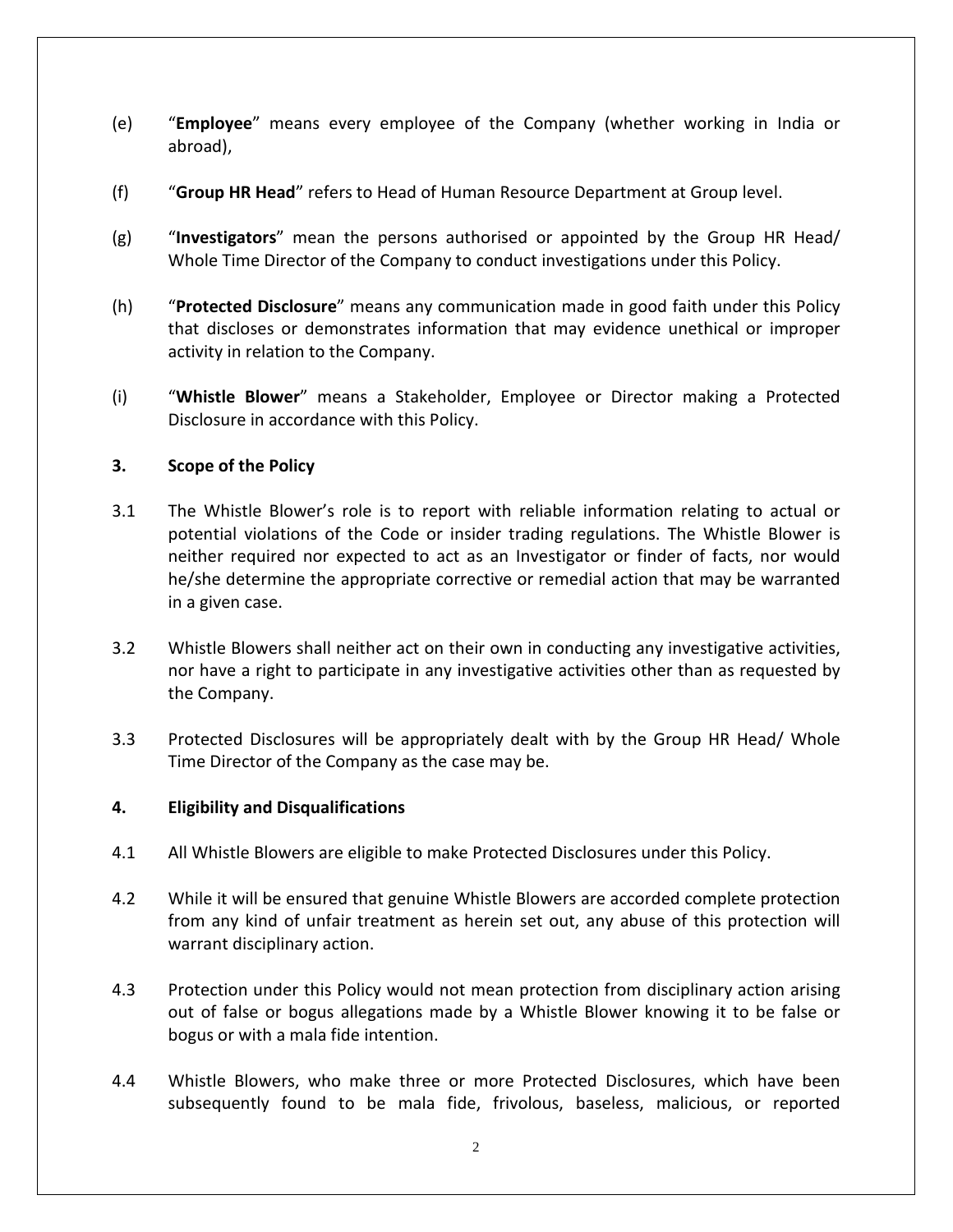otherwise than in good faith, will be disqualified from reporting further Protected Disclosures under this Policy. In respect of such Whistle Blowers, the Whole Time Director of the Company would reserve its right to take appropriate disciplinary action.

## **5. Procedure for filing a complaint**

- 5.1 All Protected Disclosures concerning (a) financial / accounting matters or instance related to insider trading or leakage of unpublished price sensitive information ("UPSI"); (b) the Group HR Head and Employees at the levels of General Manager and above, should be addressed to the Whole Time Director for investigation and submitted in a sealed envelope marked as "Confidential".
- 5.2 In respect of all other Protected Disclosures, including those concerning other Employees (not covered under Clause 5.1 above), should be addressed to the Group HR Head of the Company in a sealed envelope and marked as "Confidential".
- 5.3 Reporting of any instances relating to insider trading or instance of leak of UPSI or suspected leak of UPSI to be reported to the Compliance Officer under the insider trading code and dealt with in accordance with the insider trading code formulated by the Company.
- 5.4 The contact details of the Whole Time Director and of the Group HR Head of the Company are given at the end of this Policy document.
- 5.5 Protected Disclosure should not be made in any form or mode other than that suggested in this paragraph 5 and shall not be entertained or dealt with in any manner whatsoever.
- 5.6 If a Protected Disclosure is received by any executive of the Company other than Whole Time Director of the Company or the Group HR Head, the same should be forwarded to the Company's Group HR Head or the Whole Time Director of the Company for further appropriate action. Appropriate care must be taken to keep the identity of the Whistle Blower confidential.
- 5.7 Protected Disclosures should be reported in writing so as to ensure a clear understanding of the issues raised and should either be typed or written in a legible handwriting in English, Hindi or in the regional language of the place of employment of the Whistle Blower.
- 5.8 The Protected Disclosure should be forwarded under a duly signed covering letter which shall bear the identity of the Whistle Blower. Anonymous disclosures will not be entertained as it would not be possible to interview the Whistle Blower. The Whole Time Director of the Company / Group HR Head, as the case may be, shall detach the covering letter and consider only the Protected Disclosure for investigation and forward only the Protected Disclosure to the Investigators for investigation-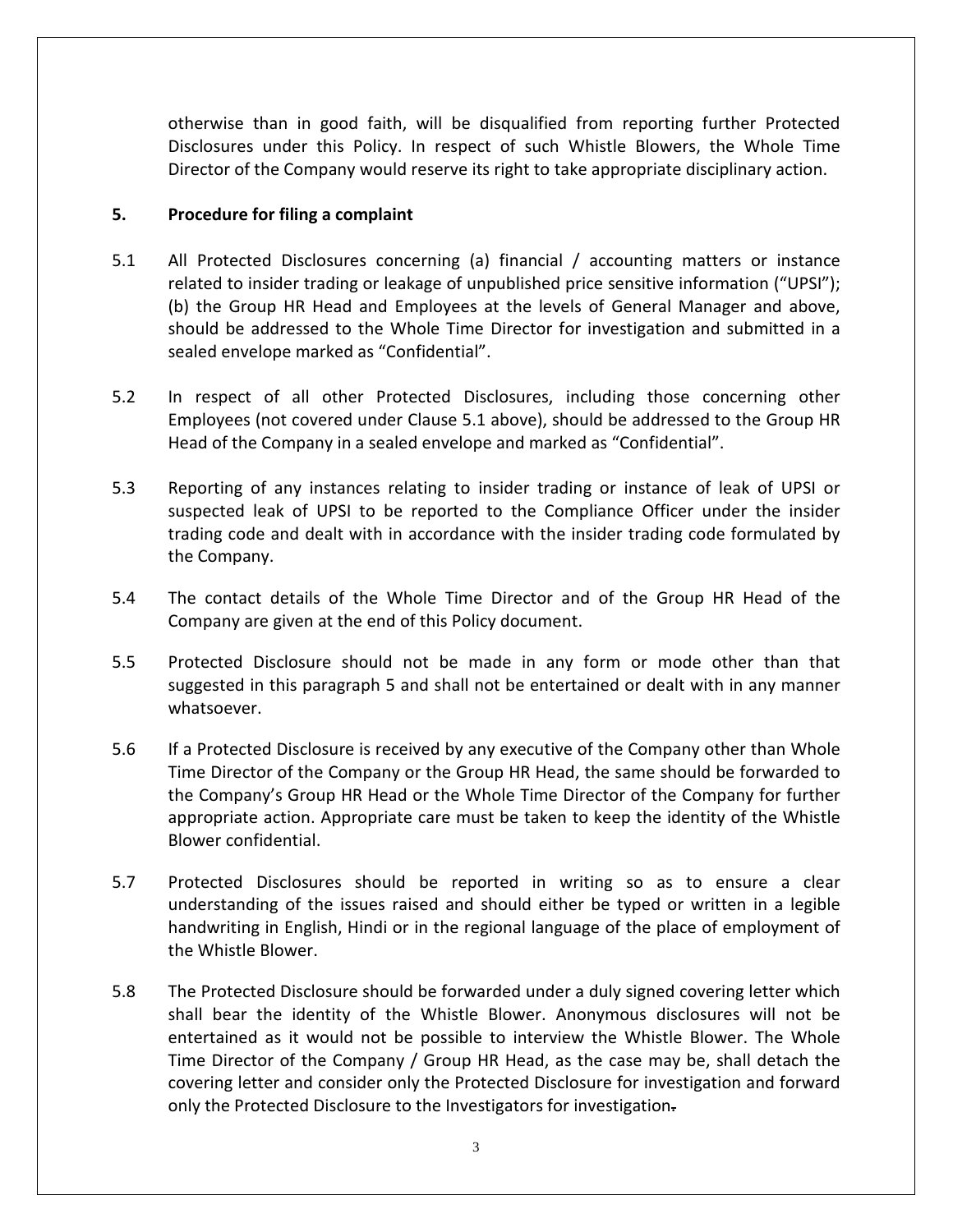- 5.9 Protected Disclosures should be factual and not speculative, and should contain as much specific information as possible to allow for proper assessment of the nature and extent of the concern.
- 5.10 Whistle Blowers may also report any information that may evidence any unethical practice to the Dalmia Ethics Helpline by using any of the below methods:-
	- (a) Emailing at: dalmia\_complaints@ethicshelpline.in
	- (b) Calling on Toll Free Number: 1800 103 3235
	- (c) Sending a FAX by choosing option (b) after dialling the above number to send fax
	- (d) Writing at: PO Box No 71, DLF Phase 1, Qutub Enclave, Gurgaon 122002.

The reported information shall be forwarded to the Whole Time Director / Group HR Head, as the case maybe. The information if adequate and complete would be considered on its merits and appropriate investigation / action would be taken in this regard.

# **6. Investigation of Complaints**

All Protected Disclosures reported under this Policy shall be reviewed by the Board of Directors and will be investigated by the Group HR Head / Whole Time Director of the Company or persons or agencies authorised by them to act as an investigator if there is a prima facie case. The Investigators, so authorised shall maintain confidentiality and follow principles of natural justice in conduct of the investigations. Upon conclusion of the investigation and based on the review of relevant findings, Group HR Head / Whole Time Director shall submit their result of investigation to the Board of Director with suggested action.

### **7. Protection of Whistle Blowers**

- 7.1 No unfair treatment will be meted out to a Whistle Blower by virtue of him / her having made a Protected Disclosure under this Policy. The Company condemns any kind of discrimination, harassment, victimization or any other unfair employment practice being adopted against Whistle Blowers. Complete protection will, therefore, be given to Whistle Blowers against any unfair practice like retaliation, threat or intimidation of termination/suspension of service, disciplinary action, transfer, demotion, refusal of promotion, or the like including any direct or indirect use of authority to obstruct the Whistle Blower's right to continue to perform his / her duties / functions including making further Protected Disclosures.
- 7.2 A Whistle Blower may directly report any violation of the above clause to the Whole Time Director of the Company, who shall investigate into the same and recommend suitable action to the Investigators and management.